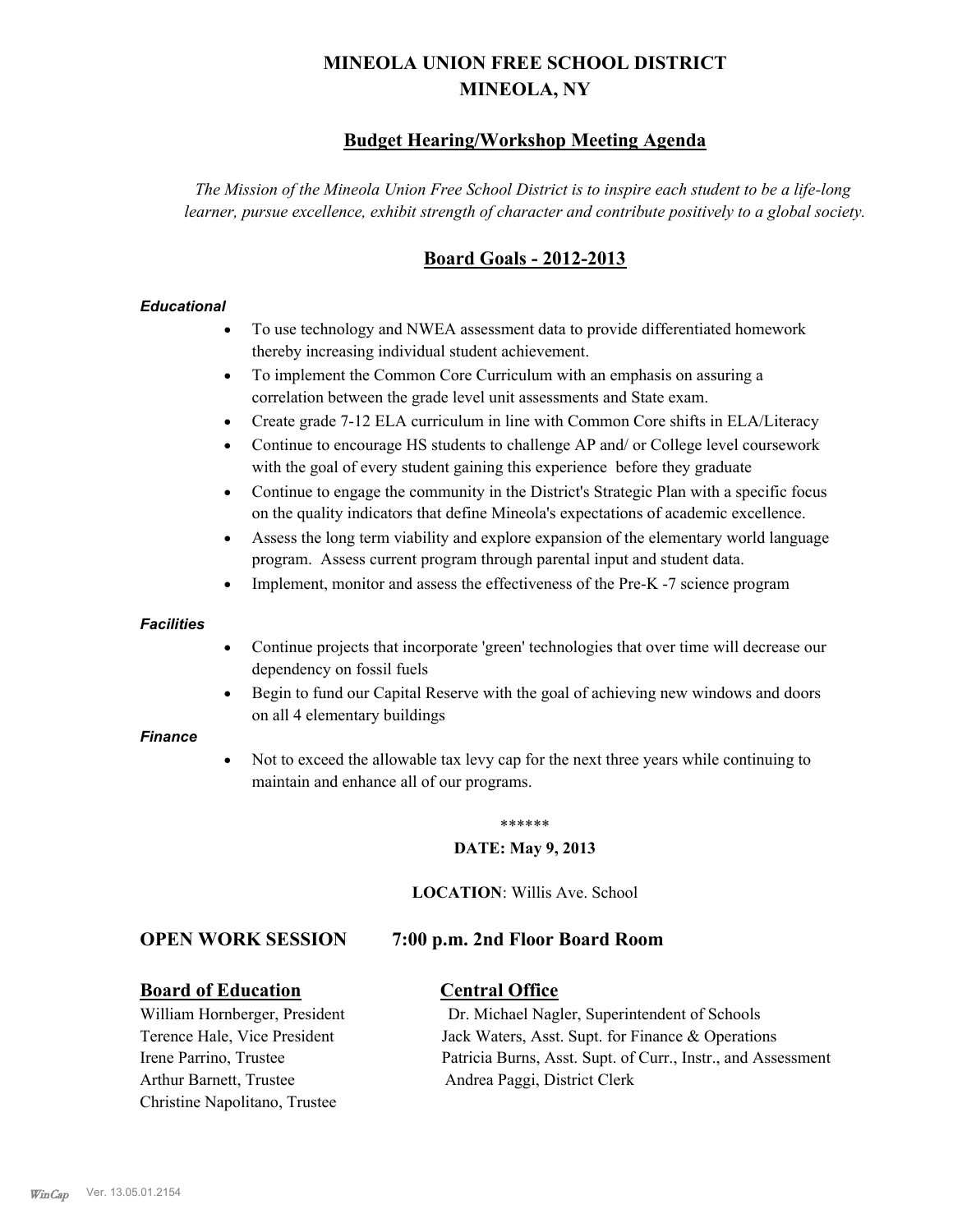**A. Call to Order** 

- **B. Pledge of Allegiance**
- **C. Reading of Mission**
- **D. Moment of Silent Meditation**
- **E. Dais & Visitor Introductions**

**F. High School Student Organization Report**

#### **G. BOE Reports**

- **a. Comments from Board Trustees**
- **b. Comments from Board President**
- **c. Comments from Superintendent**

#### **H. Old Business**

#### **I. New Business**

## **J. Consensus Agenda**

**RESOLUTION # 55-BE IT RESOLVED** that the Board of Education approves the consensus agenda items J.1.a.1. through J.2.b.1., as presented.

| <b>Motion:</b><br>Second: |     |  |
|---------------------------|-----|--|
| Yes:                      | No: |  |
|                           |     |  |
|                           |     |  |
|                           |     |  |
|                           |     |  |

**Passed: \_\_\_\_\_\_\_\_\_\_\_\_\_**

## 1. **Instruction**

- a. Leave(s) of Absence/Child Rearing
- That the Board of Education grants a request to Maureen Connolly, for an unpaid Leave of Absence, for child-rearing purposes, effective September 1, 2013 to June 30, 2014. 1.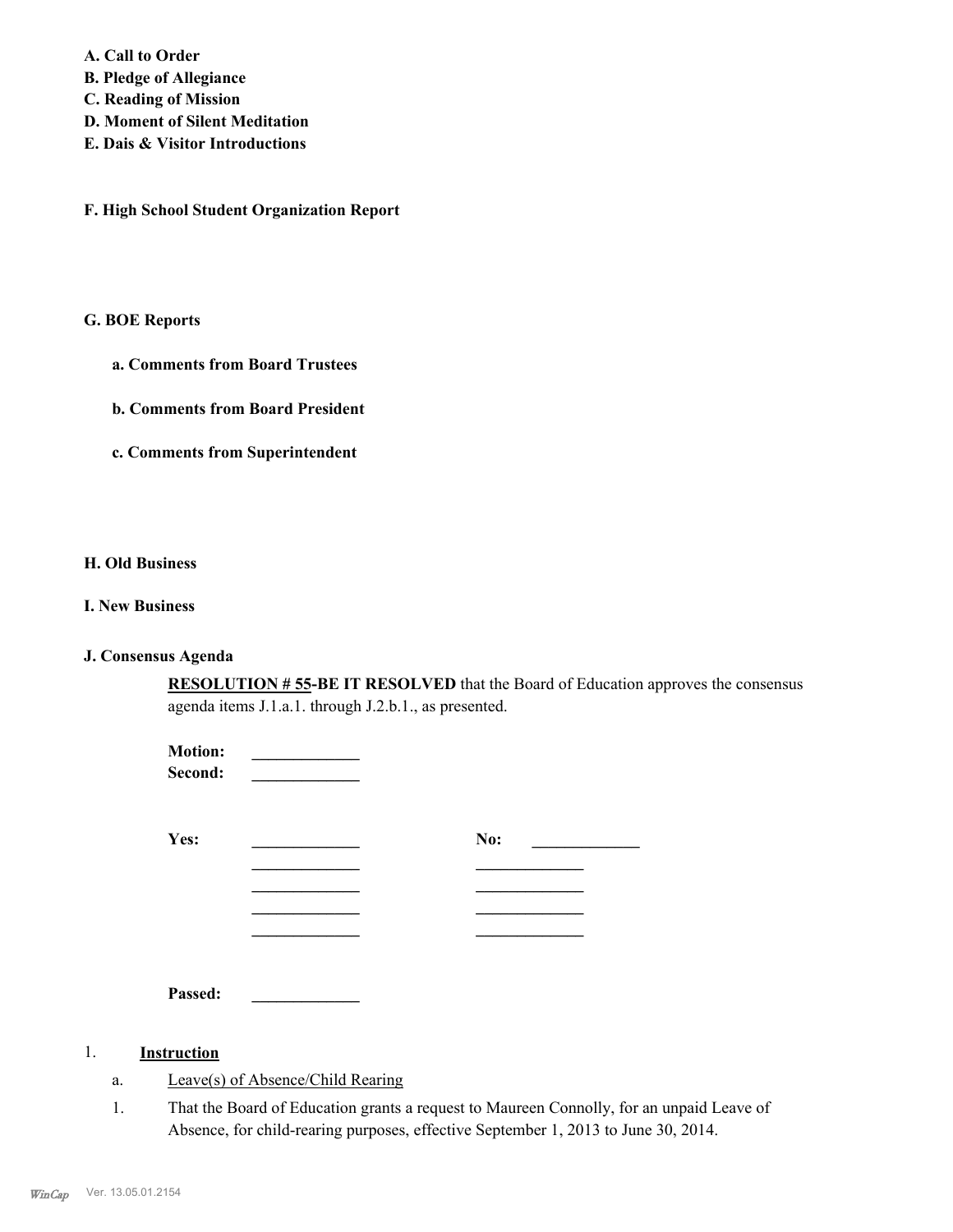Appointment(S) Sub Teacher per diem b.

The Board of Education accepts the following individual(s) as Per Diem Substitute Teacher(s) for the current school year, at a daily rate of \$100.00 per day; and retirees at a daily rate of \$125.00 per day.:

| EMPLOYEE NAME      | <b>EMPLOYEE CERTIFICATION</b>                        |
|--------------------|------------------------------------------------------|
| Stephanie Vafiadis | Biology 7-12(pending), SWD Generalist 7-12(pending), |
|                    | SWD-Biology Ext(pending)                             |

## c. Appointments 45 Day Subs

- The Board of Education approves the appointment of Arielle Sandler, to the position of 45 Day Substitute Teacher for Iyla Wilson starting approximately May 15, 2013 to on or before June 30, 2013; salary: Days 1-20, \$100.00, Days 21-39 \$110.00, Days 40-45 \$120, Day 46 contract salary: BA, Step 1, \$58,123 pro rated. 1.
- The Board of Education approves the appointment of Lisa-Marie Gaito, to the position of 45 Day Substitute Teacher for Melissa Koenig starting approximately June 1, 2013 to on or before June 30, 2013; salary: Days 1-20, \$100.00, Days 21-39 \$110.00, Days 40-45 \$120, Day 46 contract salary: BA, Step 1, \$58,123 pro rated. 2.
- The Board of Education approves the appointment of Carly Loewenthal, to the position of 45 Day Substitute Teacher for Maryellen Nichols at Meadow Drive, effective February 26, 2013 to on or before June 30, 2013; salary: Days 1-20, \$100.00, Days 21-39 \$110.00, Days 40-45 \$120, Day 46 MA, Step 1, \$67,604 pro rated. 3.
- d. Appointment(S) Perm Sub
- The Board of Education approves the appointment of Stephanie Vafiadis, to the position of Permanent Substitute Teacher, at Mineola High School, effective May 10, 2013 to May 31, 2013. Salary: \$100 per day. 1.
- Appointment(s) Club/Stipends e.

That the Board of Education approves the following Club/stipend recommendatios for 2012-2013 year:

| <b>POSITION</b>    | <b>EMPLOYEE NAME</b> | <b>STIPEND</b> |
|--------------------|----------------------|----------------|
| Winter Guard Coach | Amanda Alves         | \$975          |

# 2. **Civil Service**

- a. Leave(s) of Absence
- That the Board of Education approve a paid Medical Leave of Absence for Francisco Espinal, Custodian at Hampton Street School, effective May 9, 2013, for 15 to 30 days and until doctor clears him to return to his duties. 1.
- That the Board of Education approve a paid Medical Leave of Absence to Alisa Egan, 12 month Bus Driver for Transportation, effective April 16, 2013. Mrs. Egan will be out for approximately 18 days and return at her doctor's discretion. 2.
- That the Board of Education approve a paid Medical Leave of Absence, due to family illness, to Daniel Makarick, Bus Driver in Transportation, effective April 2, 2013 through April 30, 2013. 3.
- b. Resignation(s)
- That the Board of Education accept, with regret, the resignation for the purpose of retirement, Maryann Ricci, part time Typist Clerk at the High School, effective June 30, 2013. 1.